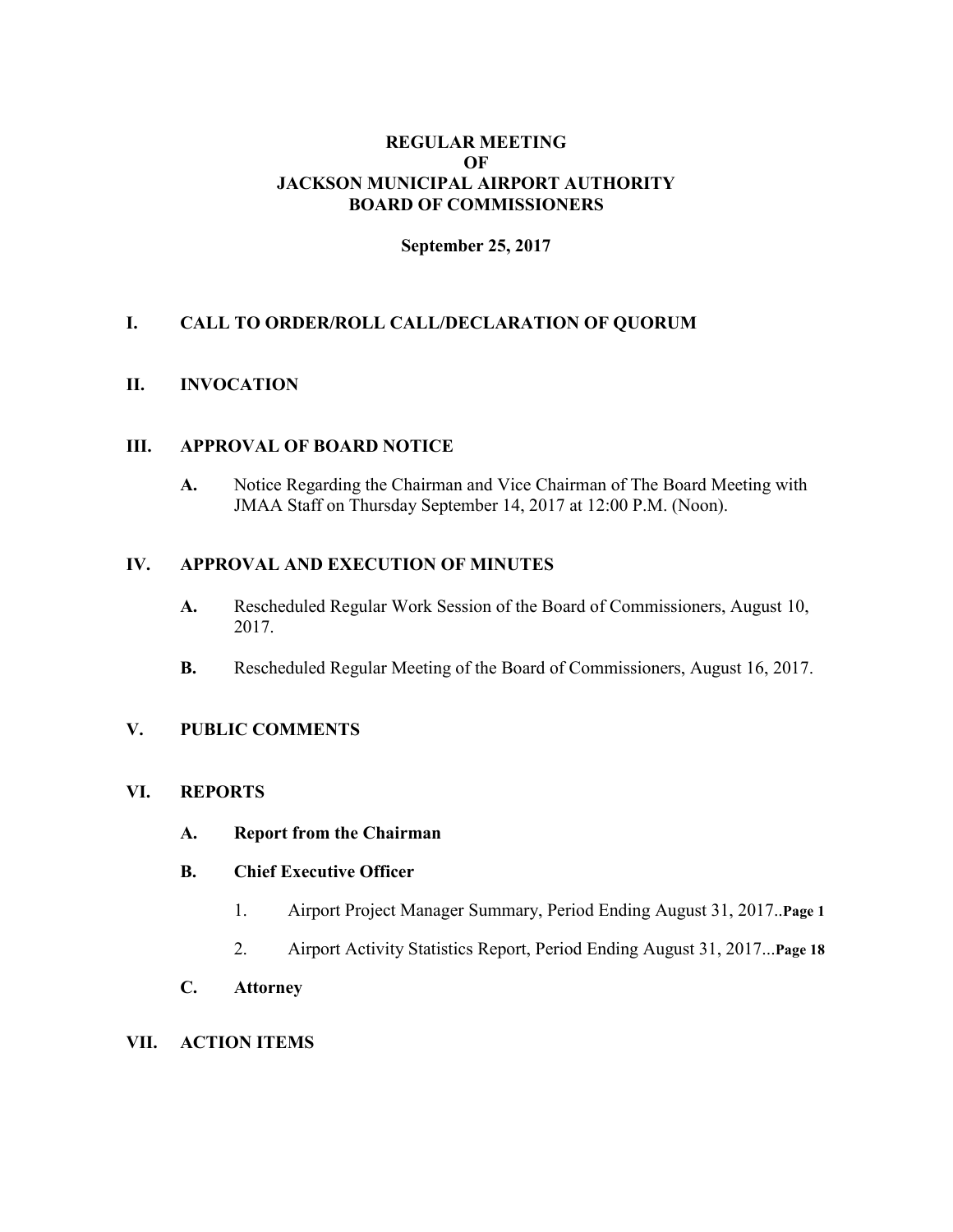## **A. Financial Matters**

|    | 1. | Financial Reports for August 2017:                                    |                                                                     |
|----|----|-----------------------------------------------------------------------|---------------------------------------------------------------------|
|    |    | (a)                                                                   |                                                                     |
|    |    | (b)                                                                   |                                                                     |
|    |    | (c)                                                                   |                                                                     |
|    | 2. | Aviation Consulting Services, JMAA: Authority to Execute an Agreement |                                                                     |
| B. |    | <b>Construction Projects</b>                                          |                                                                     |
|    | 1. |                                                                       | Restroom Improvements, JAN: Authority to Advertise for Construction |
|    |    |                                                                       |                                                                     |
|    | 2. |                                                                       | Roof Fall Protection (West Concourse), JAN: Authority to Award      |

4. TSA 1st and 5th Floor Renovations, JAN: Authority to Advertise for Construction Bids and Approval of Total Project Budget…………..**Page 53**

### **C. Procurements**

### **D. Service Agreements**

- 1. Common/Shared Use Passenger Processing System, JAN: Authority to Solicit Proposals and Approval of the Total Cost……………………….**Page 56**
- 2. Disadvantaged Business Enterprise (DBE) Certification Program Development and Implementation, JMAA: Authority to Execute an Agreement (G. Blackwell & Associates)……………………………**Page 59**

## **E. Grants**

### **F. Other Matters**

1. Easement and Installation Agreement, JAN: Authority to Enter into an Agreement (BellSouth Telecommunications, LLC d/b/a/ AT&T Mississippi)……………………………………….………...……….**Page 62**